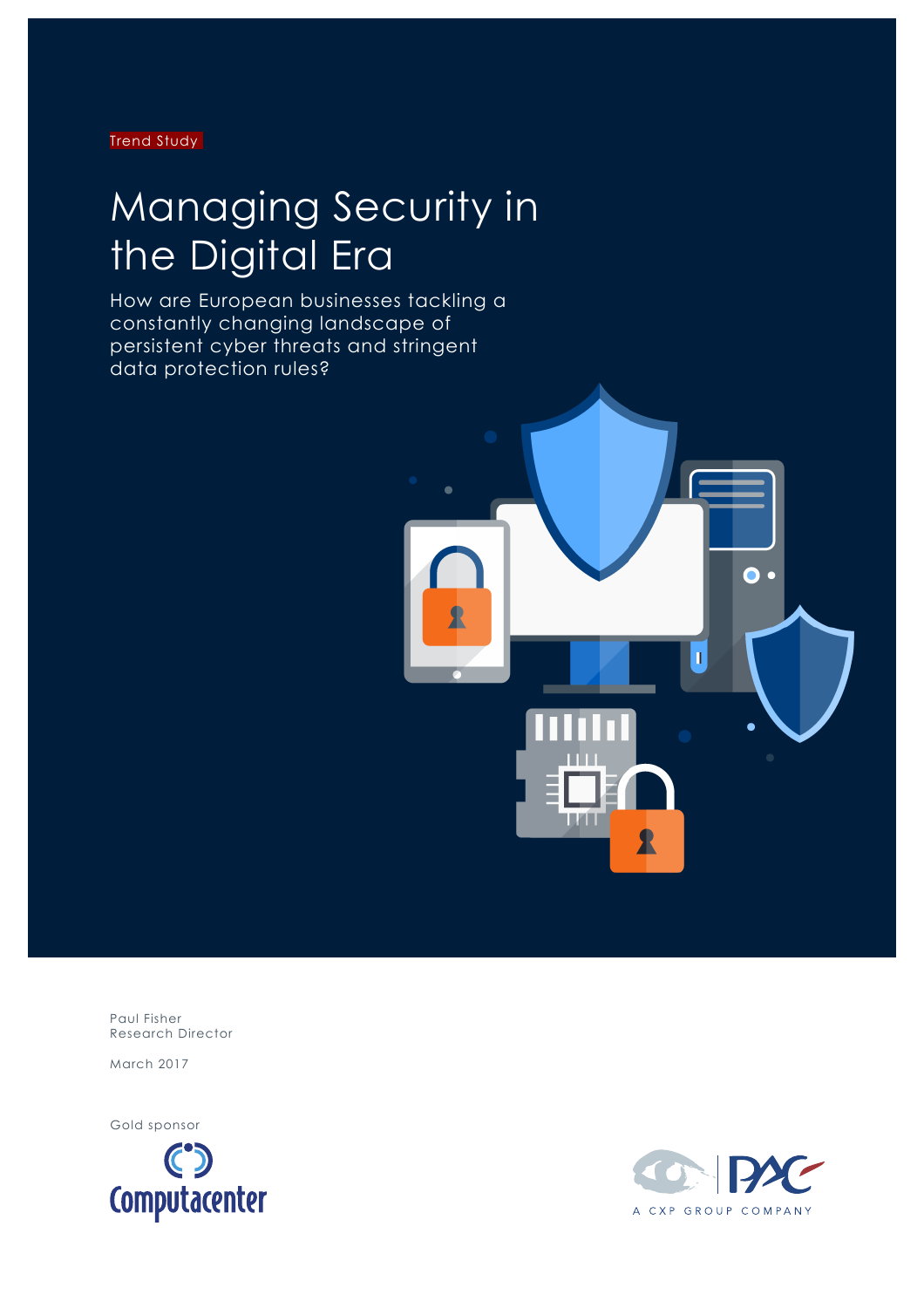#### **TABLE OF CONTENTS**

#### **TABLE OF FIGURES**

|  | Fig. 1: MSSPs need to ensure they meet quality expectations or they could find             |  |
|--|--------------------------------------------------------------------------------------------|--|
|  |                                                                                            |  |
|  | Fig. 2: When first appointing an MSSP, cost savings are overwhelmingly listed as a factor, |  |
|  |                                                                                            |  |
|  |                                                                                            |  |
|  | Fig. 4: GDPR will have an increasing influence over all security investment in the coming  |  |
|  |                                                                                            |  |
|  | Fig. 5: There is no doubt that investment in MSSPs will grow further as this result        |  |
|  |                                                                                            |  |
|  |                                                                                            |  |
|  | Fig. 7: Despite more sophisticated malware, phishing remains a highly effective form of    |  |
|  |                                                                                            |  |
|  | Fig. 8: Few in industry currently worry about the threat of nation state attacks. 13       |  |
|  | Fig. 9: Worries about consumer data has prompted a more local approach to managed          |  |
|  |                                                                                            |  |
|  | Fig. 10: Proactive approaches to security are gaining traction and incident management     |  |
|  |                                                                                            |  |
|  | Fig. 11:Cloud is universally adopted but the security concerns have not gone away17        |  |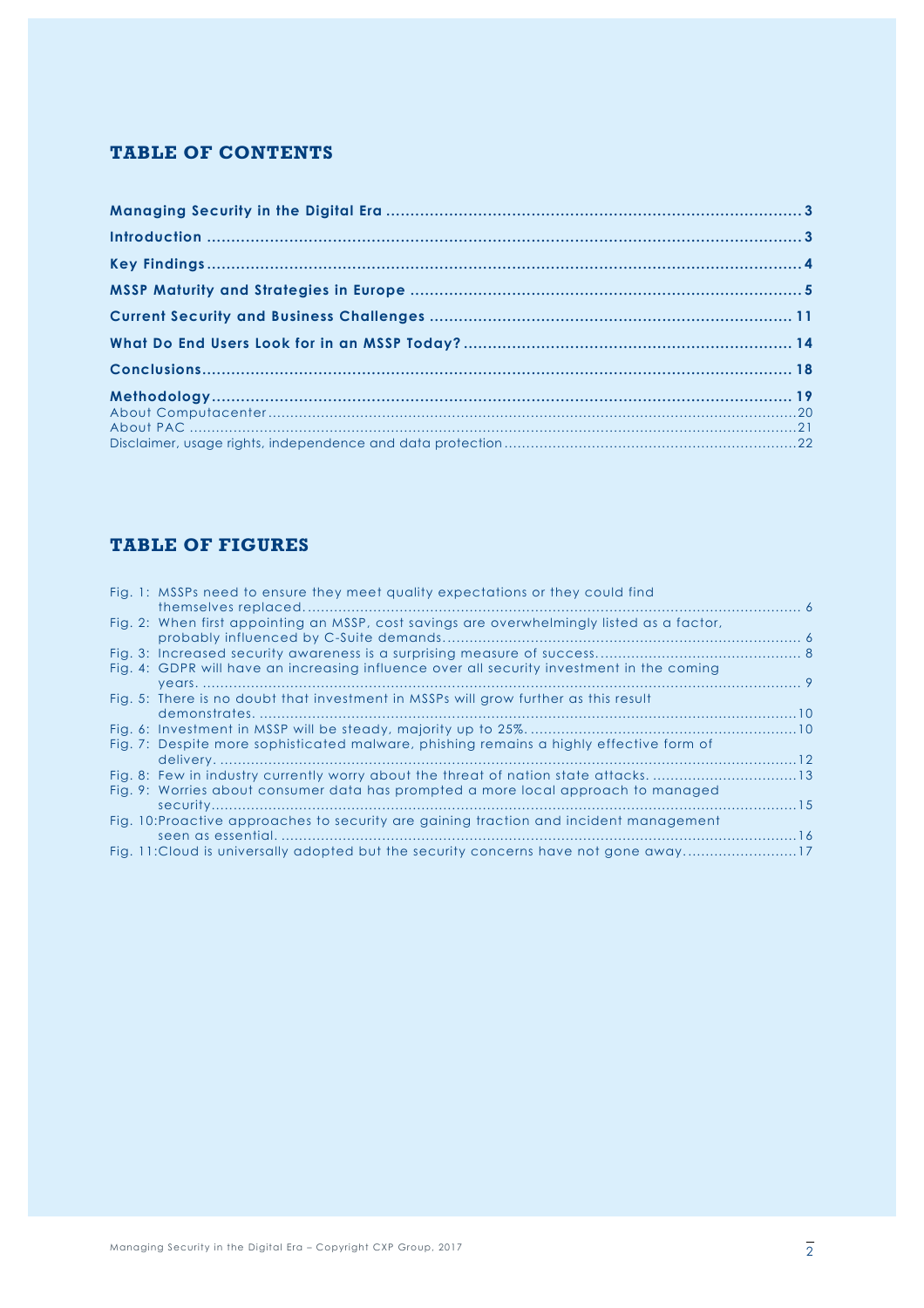## Managing Security in the Digital Era



#### **INTRODUCTION**

Rising cybercrime, digital disruption and increased compliance demands are threatening the stability of businesses across Europe. Dealing with cybercrime alone is a challenge, but as businesses look for a competitive edge through digital, and with the General Data Protection Regulation (GDPR) just over the horizon, many are looking for outside help. Increasingly that help comes in the form of a Managed Security Services Provider (MSSP).

In other parts of enterprise organisations, long used to outsourcing (especially in the UK), it might come as a surprise that MSSPs are still seen as a relatively new concept and one that is still treated with suspicion by security chiefs. The issues are trust and control handing over custody of the security of a business is not something to be taken lightly. It is that aspect of outsourcing that is often overlooked in the marketing and promises that a switch to an MSSP can bring. Trust and reliance remain key.

Still, there is now definitely a growth in MSSP adoption across Europe as the triple pressures of cybercrime, skills shortages and compliance take their effect on under-pressure IT departments, and boardrooms fret about the business impact of data breaches. So outside help is being sought.

That doesn't mean that any MSSP is going to get an easy ride. There are still barriers to overcome and buyers will remain to be convinced if they are to part cash for a first MSSP adoption, or an extension of an existing partial security outsourcing.

This major piece of research, conducted by PAC across industry gives us a detailed insight into the thinking of security professionals, and how they approach the serious process of outsourcing security functions to get the best possible solution.

The survey was conducted during February 2017 in the following countries: UK France, Germany, Nordics, Ireland and Netherlands. The field research questioned 200 CISOs, CIOS, CTOs and other C-suite professionals across manufacturing, retail, transport and services sectors.

Paul Fisher Research Director, Cyber Security PAC-CXP London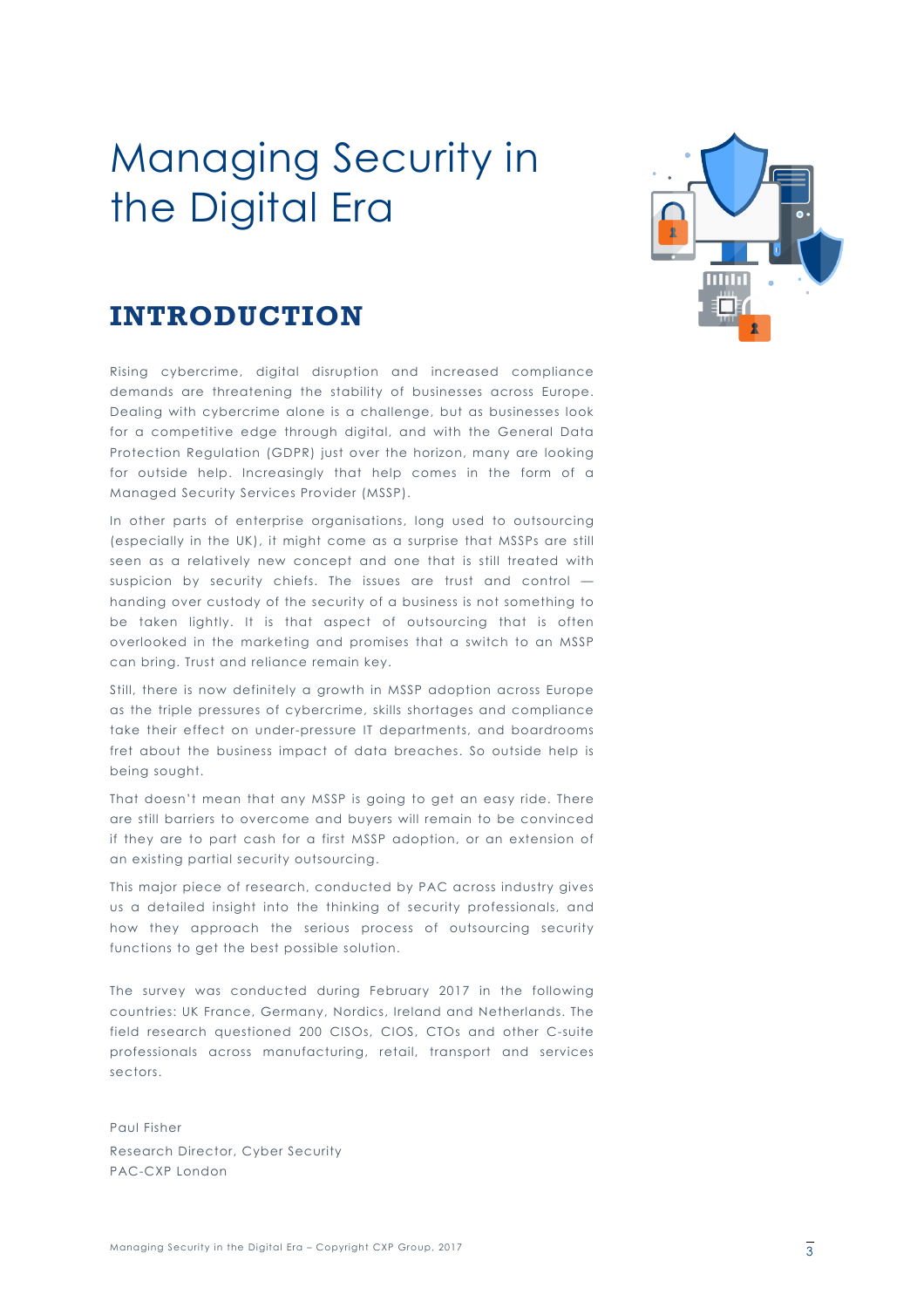### **KEY FINDINGS**

The **majority of European organisations** are now running some or all of their security operations with an **MSSP.**

**More than 70%** of organisations are **happy** with the MSSP they currently use.

MSSPs cannot be complacent. Those organisations that are looking for a replacement cite **lack of flexibility and expertise** as their **main issues.**

The cyber security skills shortage shows no sign of abating and is impacting heavily on choice of MSSP.

The **market** for MSSPs is becoming **fragmented** and a **pickand-mix approach is emerging.** A significant 31% are planning to bring some security operations back in-house.



**GDPR and compliance are low down on client lists of requirements.** Just 20% of respondents see compliance as a major goal for any MSSP engagement.

**Cost savings and efficiency** still dominate management thinking. These were **major goals** of managed security services adoption for 69% of respondents.



**Investment in MSSP usage** will remain robust with 92% of respondents indicating an increasing or maintained level of investment.



The **key drivers of digital transformation** – cloud, mobility and IoT – are also the **biggest source of security concerns** for European organisations. Some 50% of respondents saw digital transformation projects as a threat in themselves.



Organisations believe that **in-house security teams are best able** to deal with advanced and nation-state attacks.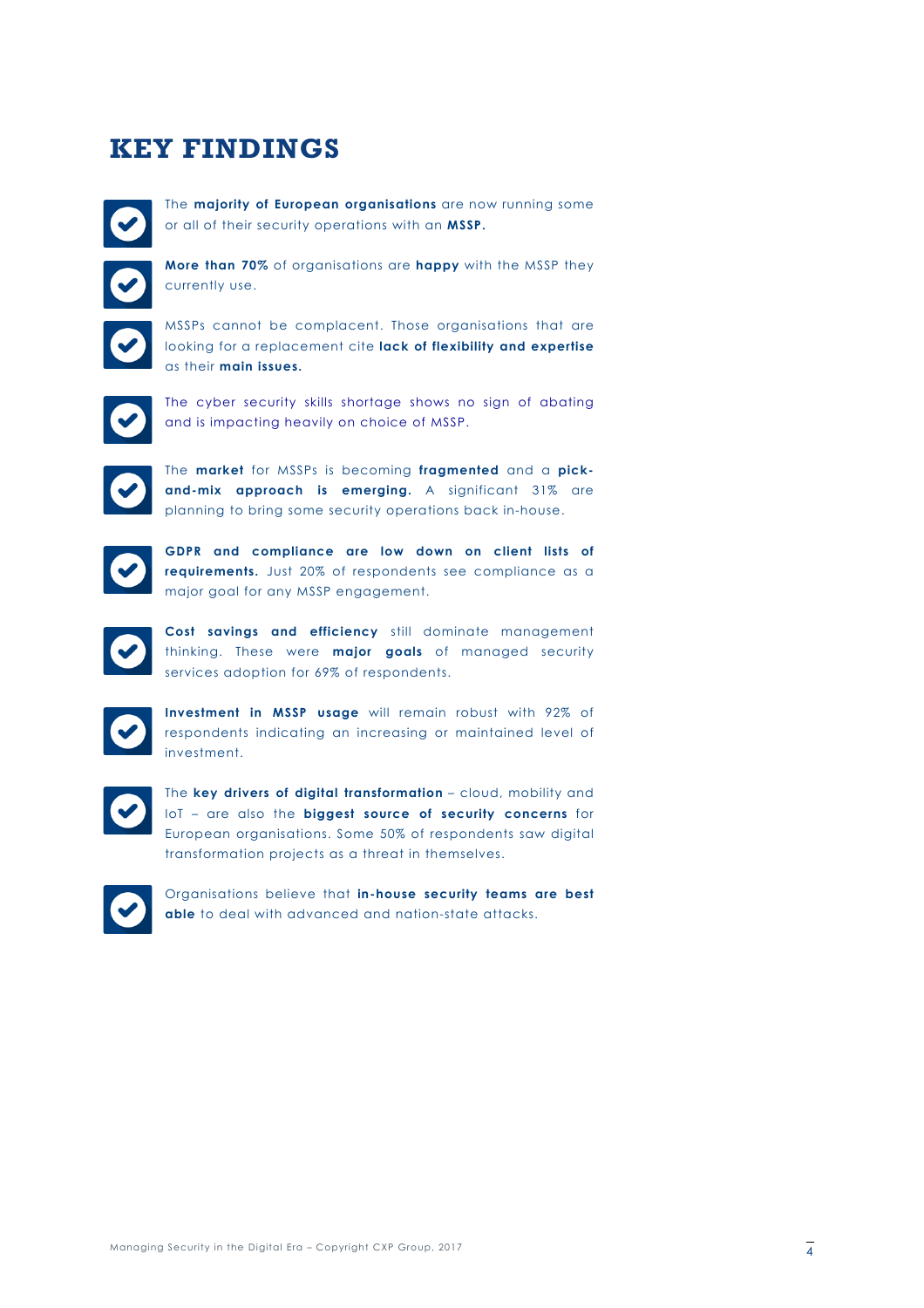

# **MSSP MATURITY IN EUROPE**

The first thing to note from our Trend Study is that Managed Security Services are now overwhelmingly established across European businesses, with 66% already using an MSSP, with a further 24% planning to invest. The remaining 10% are in the process of evaluating the prospect.

So it is maturing, but what does that 100% endorsement for Managed Security Services tell us? First, it is a bigger endorsement than PAC was expecting and demonstrates that across the board, on average, industry sectors are putting aside their reservations about using an outsourced security service. That said, the results within the sectors show that there is still some reluctance to fully outsource security.

If we dig a little deeper, we can see the option to outsource security is catching on, but there is still some way to go before end users completely trust an MSSP to fully manage its security. So 53% are at an early stage of planning with only 12% at an advanced stage.

For those already engaging an MSSP, some 71% are happy with the service they are already getting with no plans to replace, which means rival providers will have their work cut out preaching to the converted.

Given the level of commitment and trust needed to outsource security, this result could mean that the client is happy because nothing negative has happened, rather than 100% satisfaction with service and response. Engaging another provider is not to be undertaken lightly.

But clients *will* think about switching, especially if they believe that the provider does not demonstrate flexibility, or its expertise is found to be wanting. Expertise will be the great differentiator in the battle to win and keep clients.

Much lower down the list of reasons to switch are cost considerations, which suggests that end users want quality and security above savings. This is more than regular outsourcing. Security is seen as a worthwhile investment, perhaps over and above other IT investments. Given that the threat landscape is worsening and compliance burdens are increasing, this would make some sense. However, there is an anomaly in this result as we explain further in the report.

Clients *will* think of switching, especially if they believe that the provider does not demonstrate flexibility, or its expertise is found to be wanting. Expertise will be the great differentiator in the battle to win and keep clients.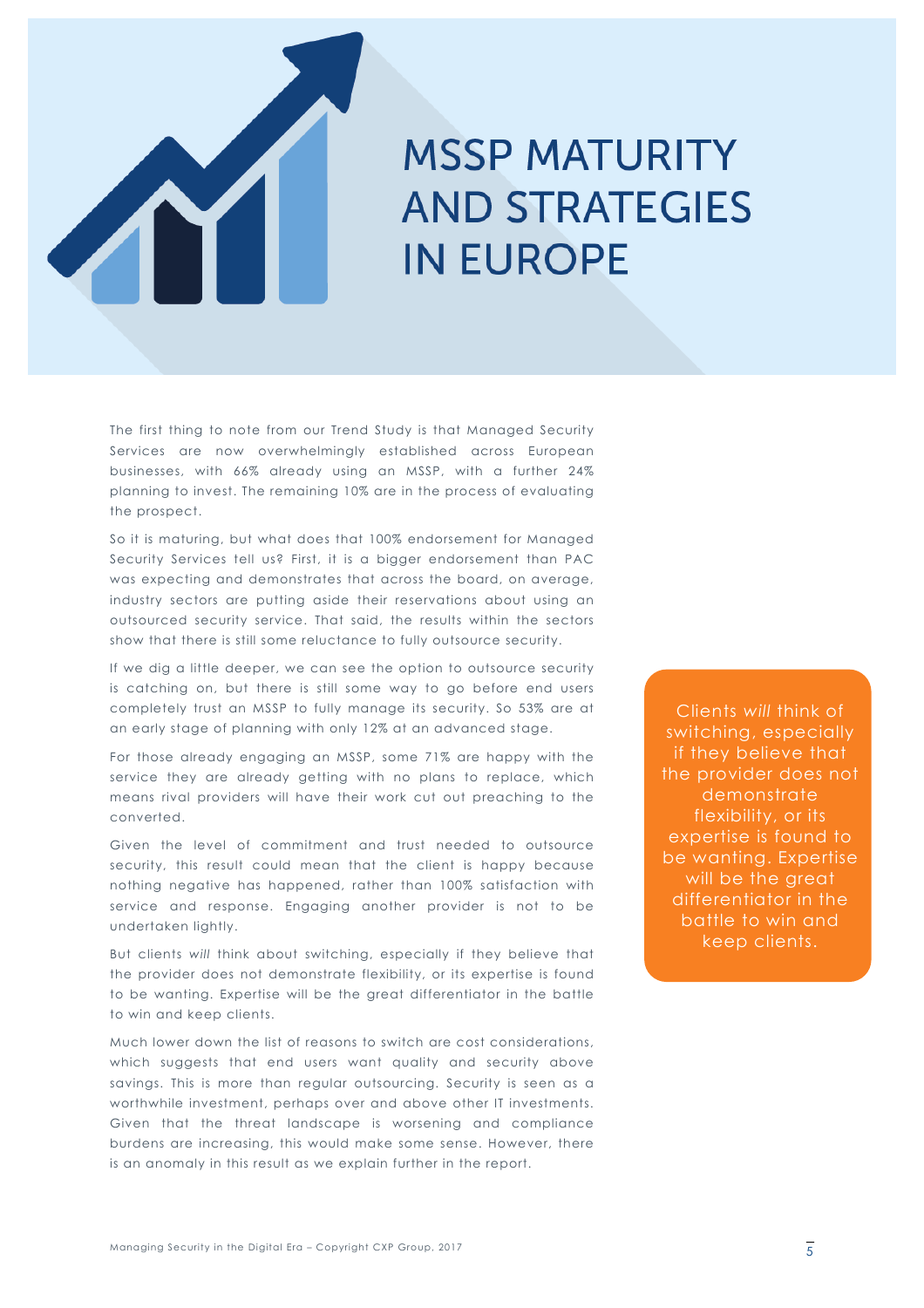#### **For what reasons do you plan a replacement?**





#### Fig. 1: MSSPs need to ensure they meet quality expectations or they could find themselves replaced.

For those thinking of changing MSSP supplier, a significant minority (31%) are thinking of taking operations back in-house because of the reasons mentioned above. This is an interesting result and, in PAC's view, not sensible or ultimately sustainable. PAC believes that only the largest and well-funded organisations can think about increasing on-premise security functions.



#### **Which of the following are a major, minor or not a goal at all for your MSSP engagement?**

"Not a goal at all" not displayed © PAC - a CXP Group Company 2017

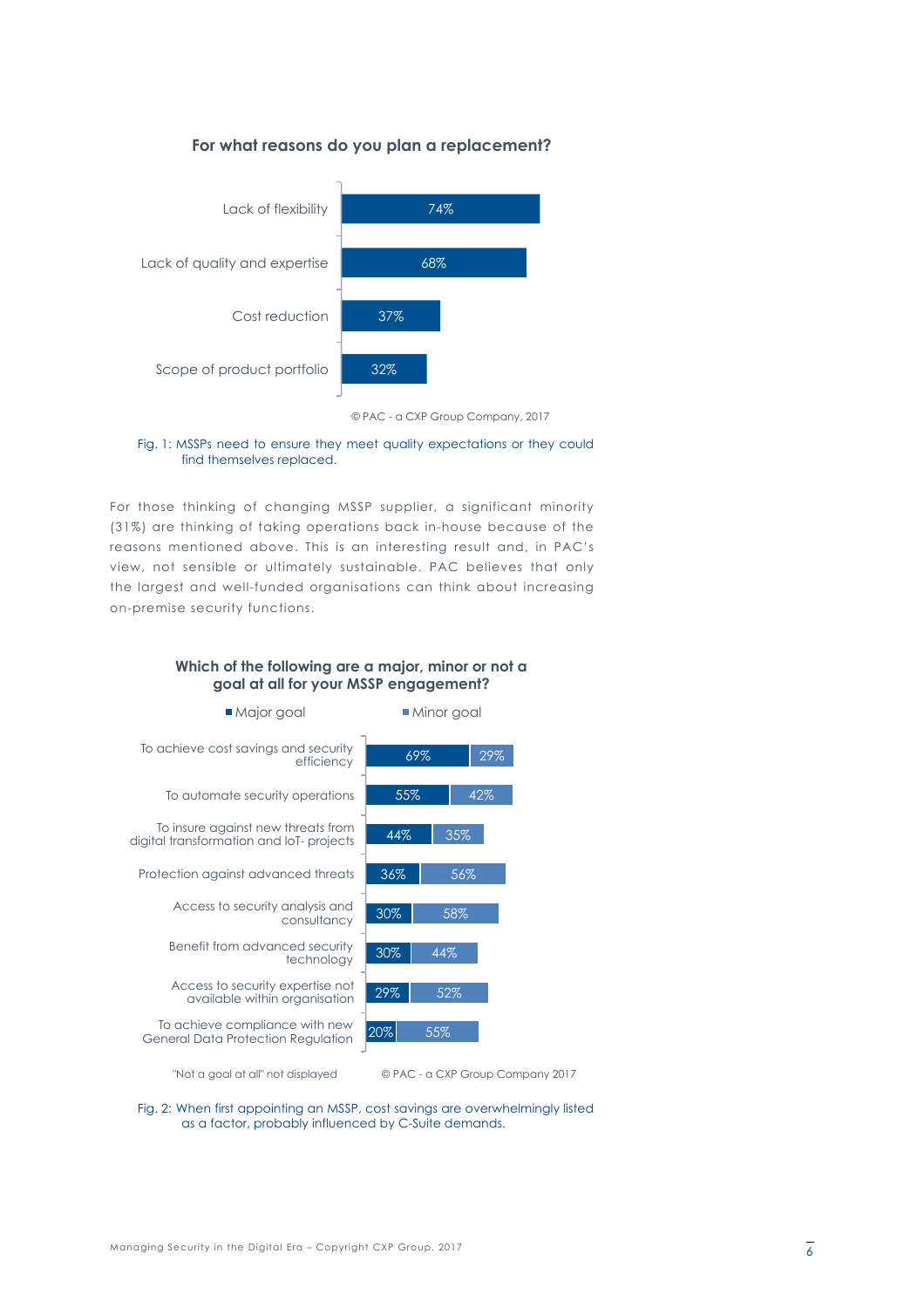#### **Why do European businesses seek the help of MSSPs?**

So, here is our anomaly. While reducing costs is not listed as a driver for replacing an MSSP, cost savings and security efficiency are listed as the main driver for enlisting an MSSP in the first place. So, what is going on?

In PAC's view, the original impetus for engaging an MSSP could well originate from the C-suite looking to overhaul the security function on-premise and to indeed make an initial cost saving.

But once engaged, and the cost value of an MSSP has been achieved and recognised, there is less emphasis to reduce costs further. This is particularly so if management have seen that the MSSP has indeed managed security well, a new risk analysis records a better risk posture and actual cyber events are down.

However, the picture is complicated further by our respondents wanting to automate certain functions as well as insure against new threats. We can understand this. At the bottom end of the security technology curve are commoditised functions such as anti-malware software, firewalling and web filtering.

If an MSSP can offer reliable and cheap automaton of these as well as defend against more advanced options at the top of the technology curve, it could be onto a winner. Clearly, the market is looking for this to cope with complex threats and rising cybercrime.

Providers should also note the 30% of respondents who are looking for access to expert security analysis and consultancy, and the 29% looking for expertise not available in their own organisation (presumably not those also looking to bring security back in-house). As the cyber skills shortage continues to bite right across Europe, access to knowledge and strategic nous will be highly sought after by end users. But cyber skills are a rare resource, and getting rarer.

The challenge for the MSSP community is to compete for the best skills against each other, but also to some extent with their own customers. A lot will depend on the resources of the MSSP itself, some have more resources to recruit aggressively.

#### **How do end users measure success for an MSSP?**

Hiring an MSSP is just the start for many customers. They have determined their needs, looked at the options and are now looking forward to a more secure future and non-disrupted growth for the business.

But how do end users measure success? What are the likely KPIs for an MSSP? Does one actually include bottom line improvements?

An overwhelming 79% said that they do measure success. The number one reason is cost reduction, but, as mentioned earlier, this should be weighed against initial expectations and those more long term.

Look further down the list and there is a surprise. Some 68% said they are measuring improved staff awareness of security.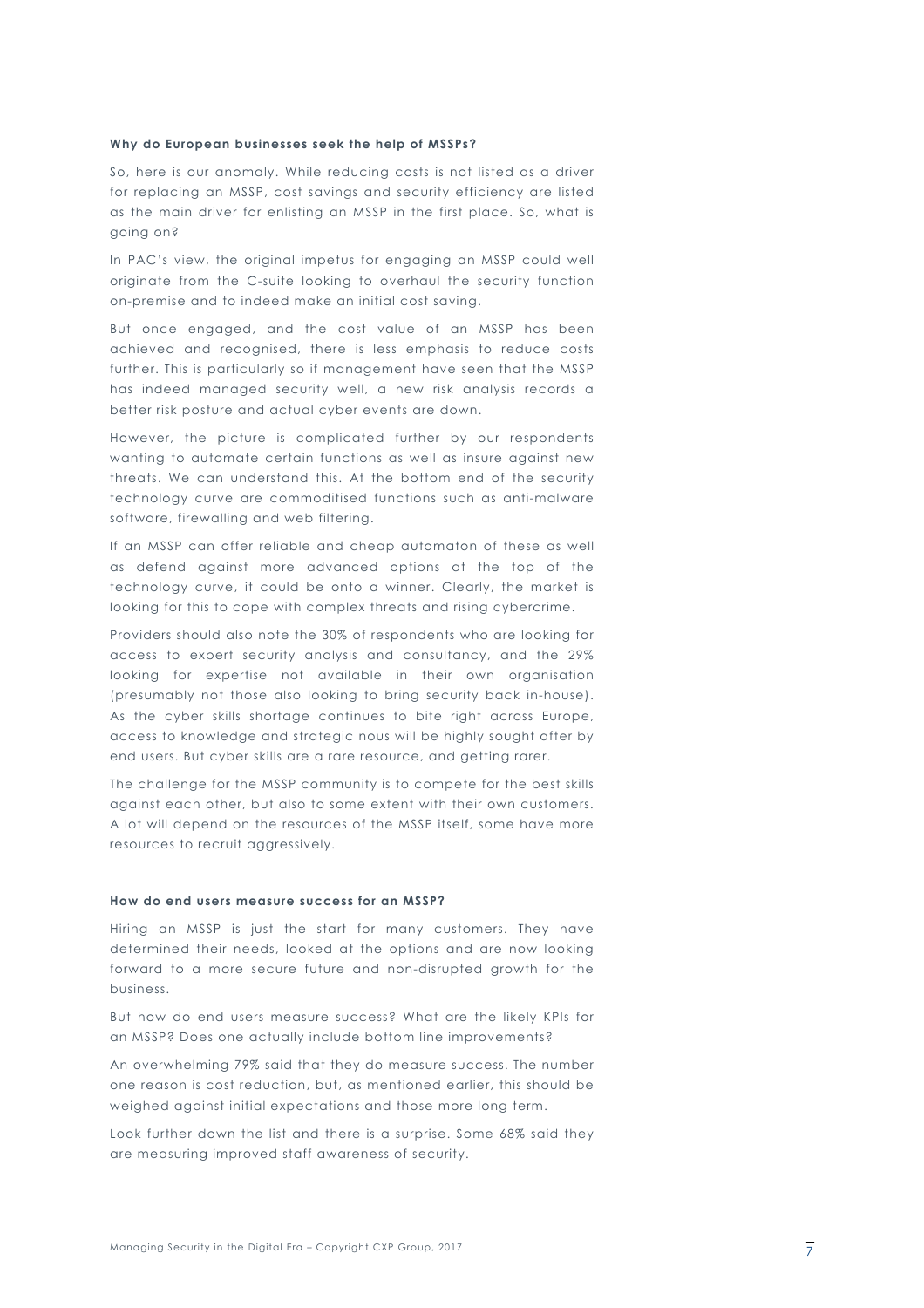The idea that security is about people, processes and technology – in that order – obviously holds true. PAC finds this statistic highly significant as security awareness is often overlooked by the security industry, especially by an IT services sector so firmly focused on technology and process consultancy.

MSSPs should seriously think about adding staff awareness and training to their portfolios.

Given the close percentages of concerns such as raised security threats, data classification, and breach detection and response, MSSPs also need to contemplate these.

#### **Which of the following are/would be the key measures of success for your MSSP investments?**



© PAC - a CXP Group Company 2017

Fig. 3: Increased security awareness is a surprising measure of success.

#### **GDPR is coming**

Our survey was undertaken with 15 months to go before the EU General Data Protection Regulation becomes active in May 2018. Yet the results indicate very little awareness of how an MSSP could help an organisation cope with its impact.

Only 20% of respondents indicated that this was a good reason to employ an MSSP.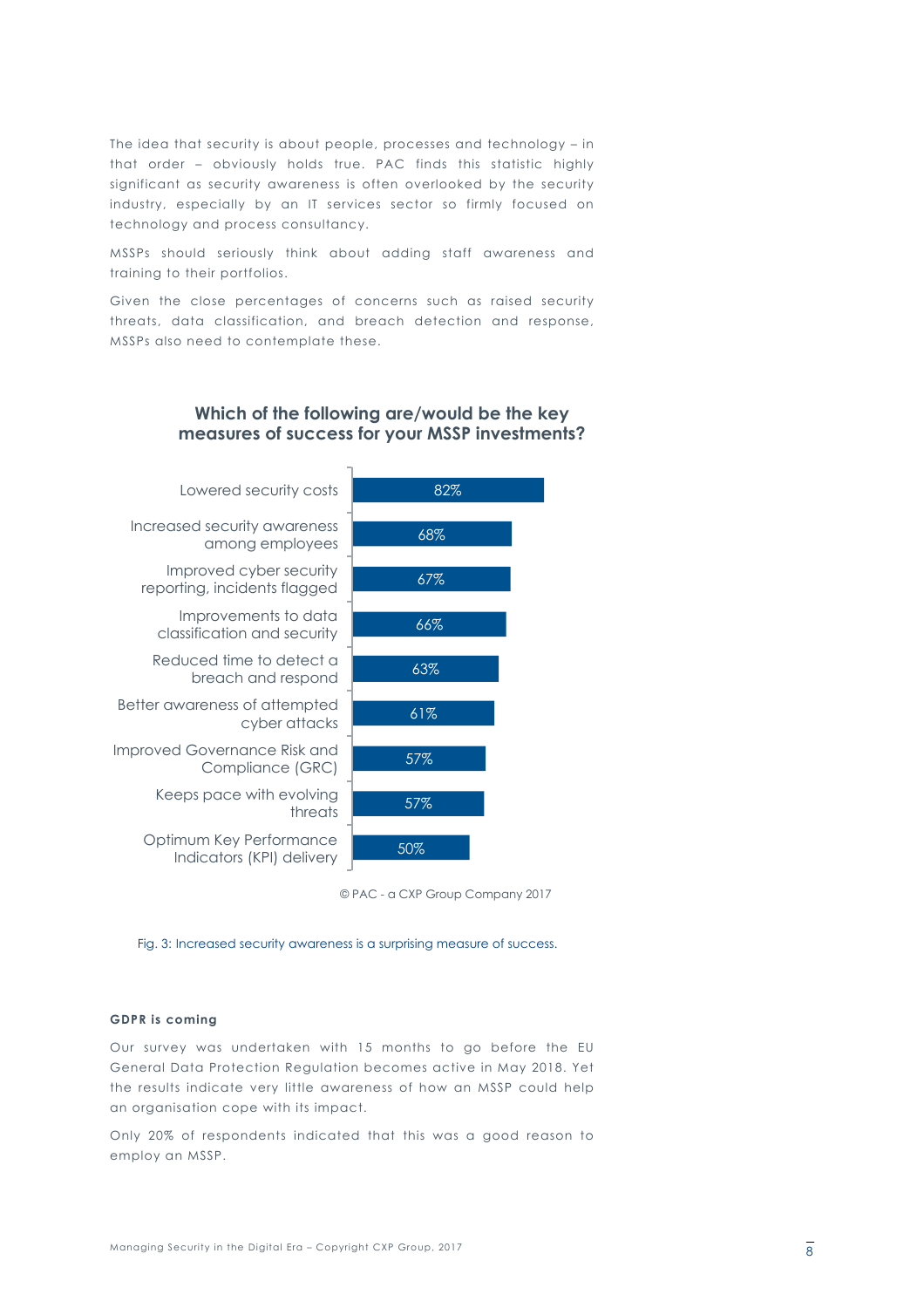There are two ways to interpret this result. Either they do not see MSSPs as compliance specialists if they are thinking about GDPR, or they simply have not realised the impact that GDPR will have.

PAC believes that services in data classification will become more important for both providers and end users. Compliance with GDPR will only be legally registered if an organisation is able to identify exactly where data is, whether in its own data centres, in the cloud or with a third party. The data controller will be held responsible for data at all times.

GDPR will give national data protection authorities such as the Information Commissioner's Office (ICO) in the UK and the Commission Nationale de l'Information et des Libertés (CNIL) in France robust powers to punish those organisations that do not comply with GDPR. The big change is that organisations will be financially punished for violations of record keeping and privacy impact assessment obligations, and not just actual data breaches.

Organisations across Europe now face a huge task in putting their data in order before May 2018. PAC believes that many will need outside help with this and it is part of a trend where compliance and security merge.

An organisation that is compliant with GDPR is more secure simply by knowing where its data is located, and by extension where it may be vulnerable.

When asked in what ways an MSSP could assist in compliance with GDPR, 80% of respondents answered with "risk assessment" while 66% said "personal data classification and protection".

Both signify an awareness of compliance but PAC believes that they may have got their priorities wrong – data classification must be completed before an accurate risk assessment can take place.



#### **In what ways could an MSSP assist you in compliance with GDPR?**

#### Fig. 4: GDPR will have an increasing influence over all security investment in the coming years.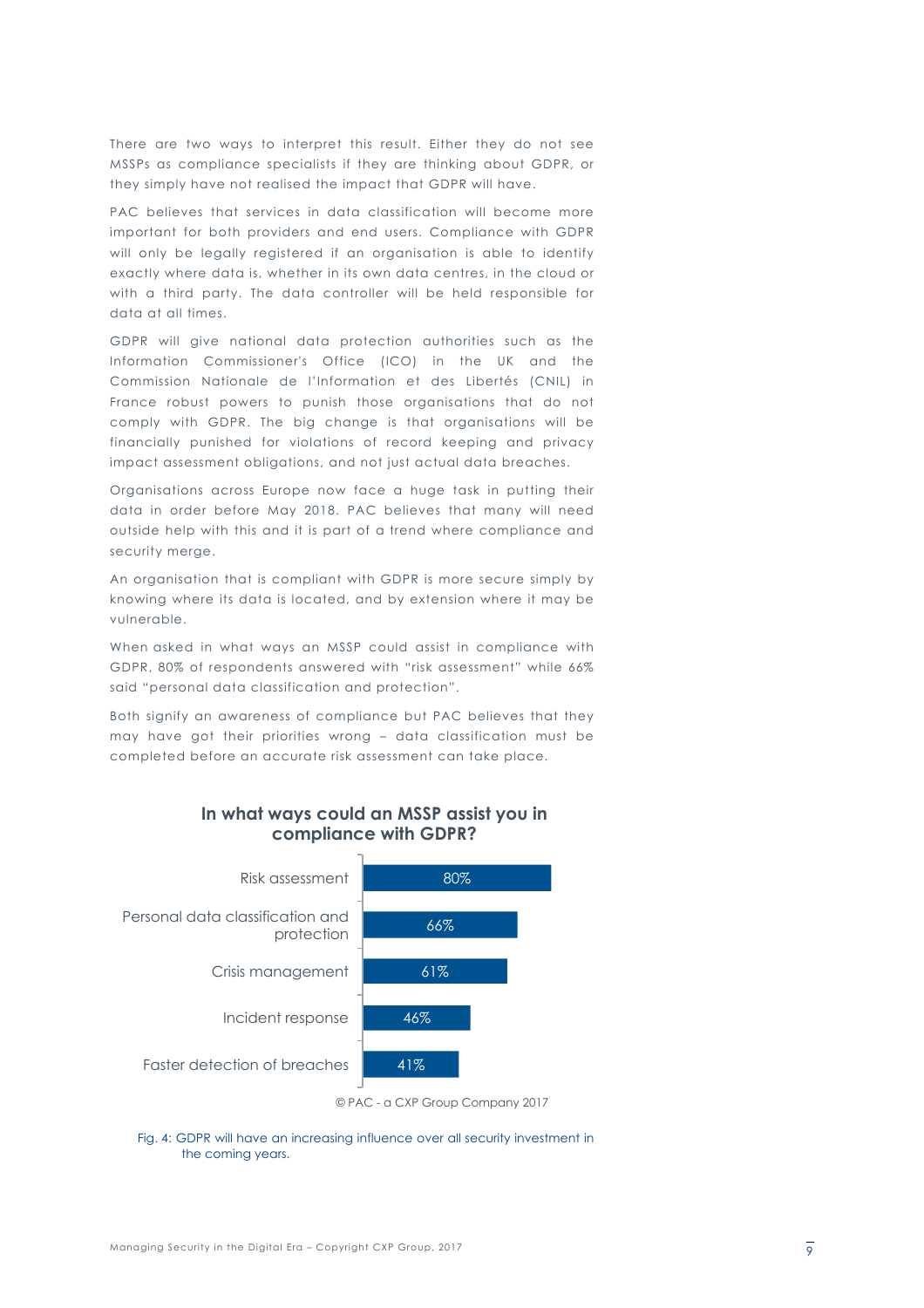#### **Investment plans and areas of interest**

One of the purposes of this report is to understand the penetration of the MSSP model into enterprises across Europe. The concept of a service model is nothing new in SITSI but the specific and high-level knowledge demands of cyber security and compliance make it something of a special case, much more so than simply outsourcing basic IT functions.

When asked about their level of spending on MSSPs in 2017, 55% replied between €1m and €5m while a significant 19% were looking to invest up to €10m. Whatever the level of spending today, 92% plan to maintain or increase investment in the next three years with 56% saying they will increase investment by 11-25% of current spend.











Fig. 6: Investment in MSSP will be steady, majority up to 25%.

When asked, in a multiple-answer question, in which areas of managed security services they would invest, 79% said they would invest in Threat Intelligence and Research, 56% said Security Asset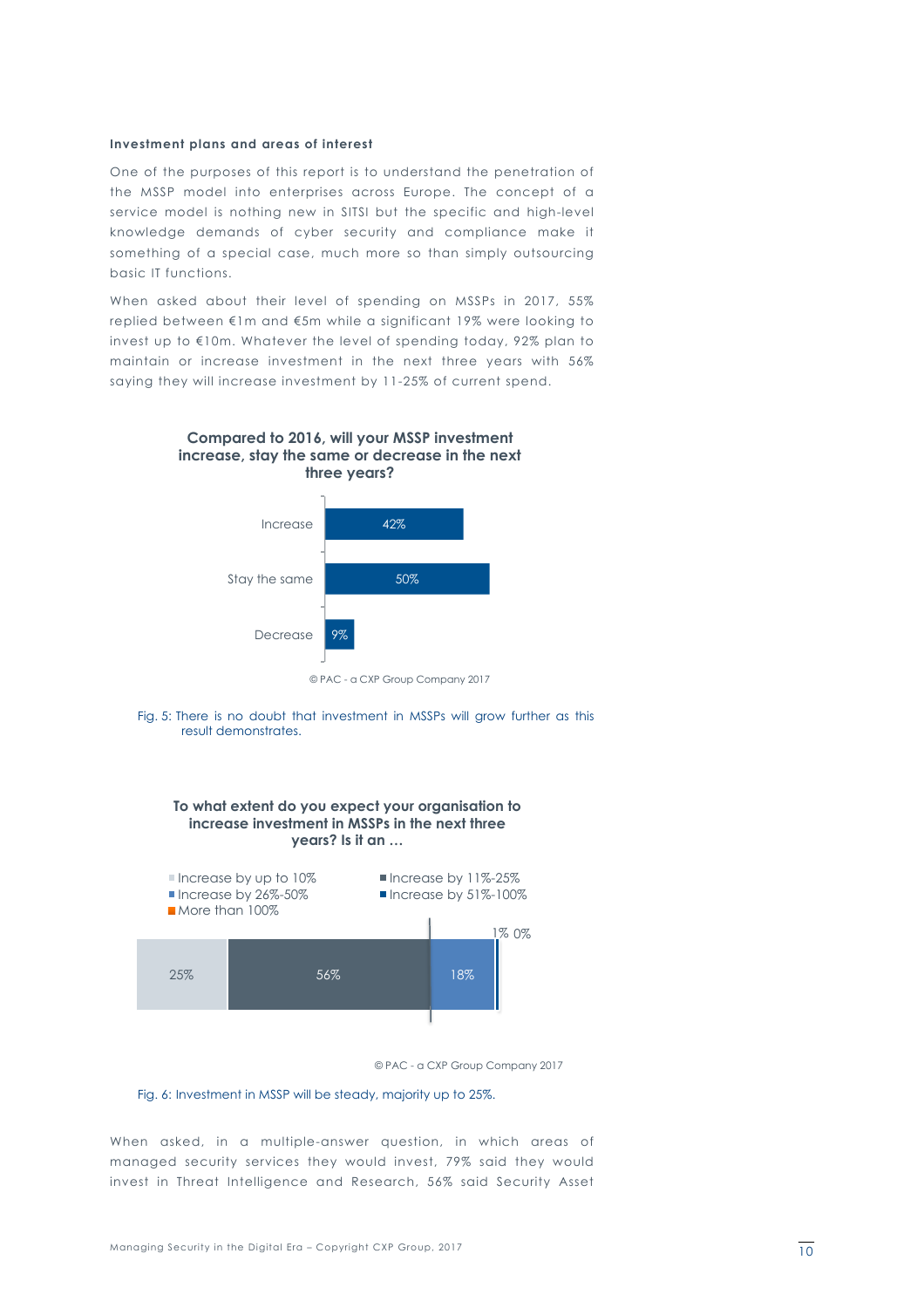Management and Monitoring while just 38% were looking at Risk and Compliance Management.

Either our respondents already have compliance locked down (probably not) or they are more concerned about the state of their own assets' ability to detect threats. This comes back to our concerns about GDPR readiness.

Certainly, threat intelligence will help stop and prevent breaches, but it does not mean an organisation is necessarily more compliant. An improved risk posture can certainly be obtained by better Threat Intelligence on the ground but, in the new age of compliance, this can no longer be seen as a 100% risk assessment, unless you can also log your data.



To say that organisations face increased cyber threats is hardly news. We know that. What end users need and what MSSPs need to know better than their clients is how to manage these threats. So what are end users specifically looking for?

The results show that the trends they are most concerned about are also the drivers of change and innovation across European businesses. Our results confirm the feeling that the better things get in terms of digital transformation, the worse they get for security. So our respondents are most concerned about the following: mobile (74%), cloud (67%) and IoT (58%).

Other major IT trends such as digital transformation (50%) and shadow IT (34%) are also concerns (as they should be), but our results are a reflection of what end users are thinking about and dealing with right now.

While the media talk up cyber war or state sponsored attacks, very few respondents running important European businesses worry about it. Just 11%.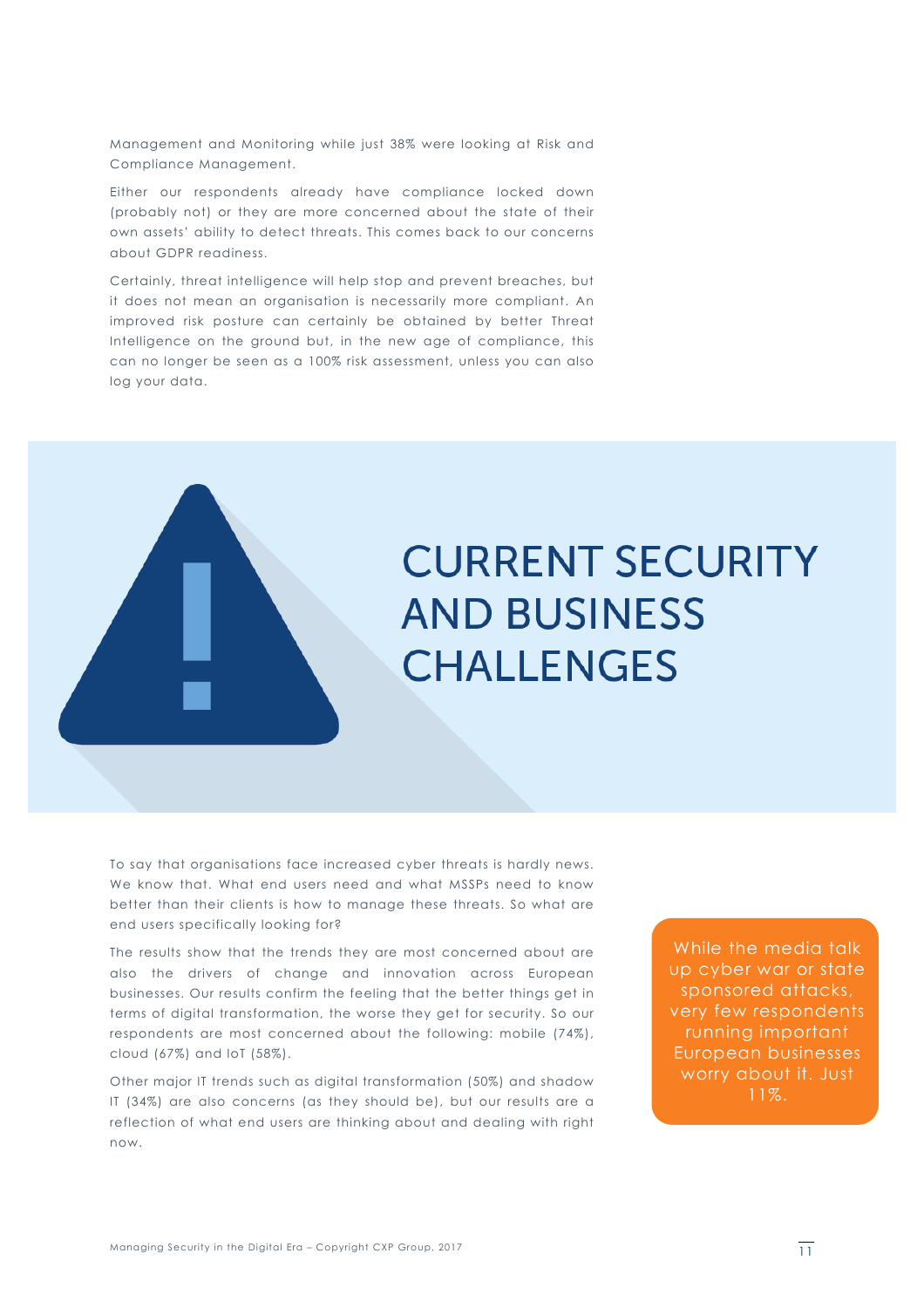PAC's analysis is that these trends must not be obstructed (and probably cannot be) as within them lies the future prosperity and competitiveness of European organisations. Clients need to demand existing or future service providers to start thinking about how they can best manage and secure the digital future.

#### **Attack, attack, attack!**

Cyber security is fundamentally about stopping cyber attacks. In the age of nation-state sponsored attacks and the theory in some circles that types and classification of attack do not matter, the results here show that end users do still worry about specific forms of attacks – and how to stop them.

And, while the media talk up cyber war or state sponsored attacks, very few of our respondents, who run important businesses across Europe, worry about it (just 11%).

However, a significant 45% worry about what their competitors might get up to in the form of cyber espionage, which is of greater concern. Industrial espionage is as old as the hills, but now it is conducted through different methods – and one that MSSPs will be expected to prevent.

#### **Who do you think would be best capable of handling the following threats – an MSSP, your own security team or both?**





#### Fig. 7: Despite more sophisticated malware, phishing remains a highly effective form of delivery.

Of greater concern are conventional attacks such as malware, phishing and malicious insider threats – and the concern is, of course, that there are simply more of these types of attacks.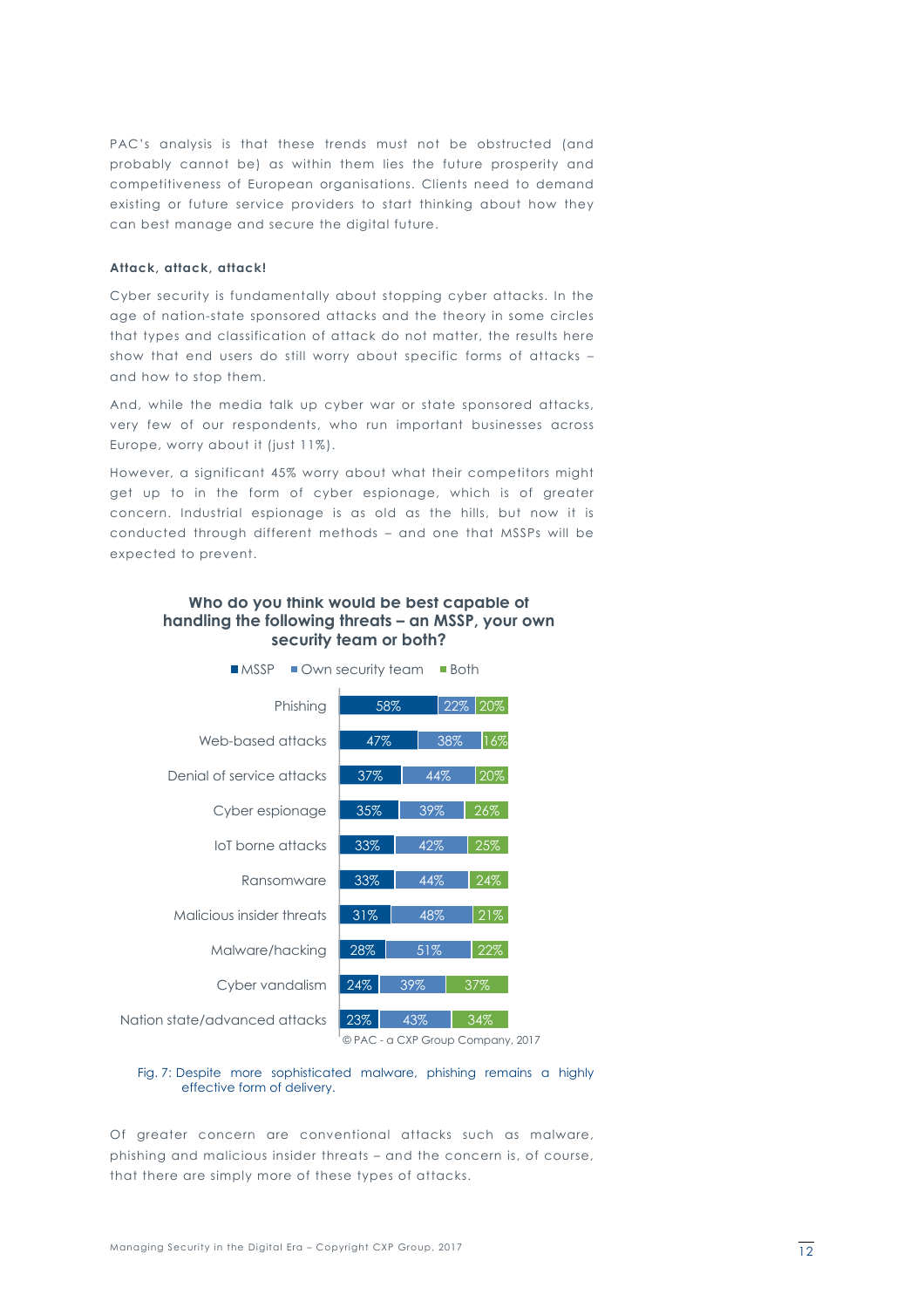But any MSSP that can demonstrate real expertise in stopping malware will have an advantage. Spending time dealing with preventable malware attacks is a major waste of business time, and one that should really be prevented with near 100% efficacy by now. Any MSSP worth its salt must be able to operate towards this target.

So let's dig a little deeper and look at how those threats break down and who may be best at dealing with them.



Fig. 8: Few in industry currently worry about the threat of nation state attacks.

This is where things get interesting and where MSSPs may have work to do to convince customers they are the people to call in.

Phishing attacks are considered the biggest challenge that MSSPs would be best equipped to deal with, which is interesting for two reasons.

One is that phishing is very hard to deal with and many breaches succeed through this entry method. Yet, in theory, better user education would stop phishing. Would MSSPs prevent phishing any better than in-house teams?

It's a difficult call. PAC believes that the results of this section are the answers to a different question in respondents' minds: *What are the most common attacks and which do you struggle to deal with most?* When put like this, the results make more sense, with phishing, web and denial of service being the most common and most damaging currently.

Advanced attacks, state-sponsored activity or cyber vandalism are deemed within the scope of the in-house team. Why? Simply because they do not happen very often.

The logic is: the less common an attack the easier it is thought to be dealt with by an in-house team – but this is not necessarily borne out by reality as advanced attacks are more likely to need outside assistance. An element of complacency and delusion is in play.

Advanced attacks, state-sponsored activity or cyber vandalism are deemed within the scope of the in-house team. Why? Simply because they do not happen very often.

<sup>©</sup> PAC - a CXP Group Company, 2017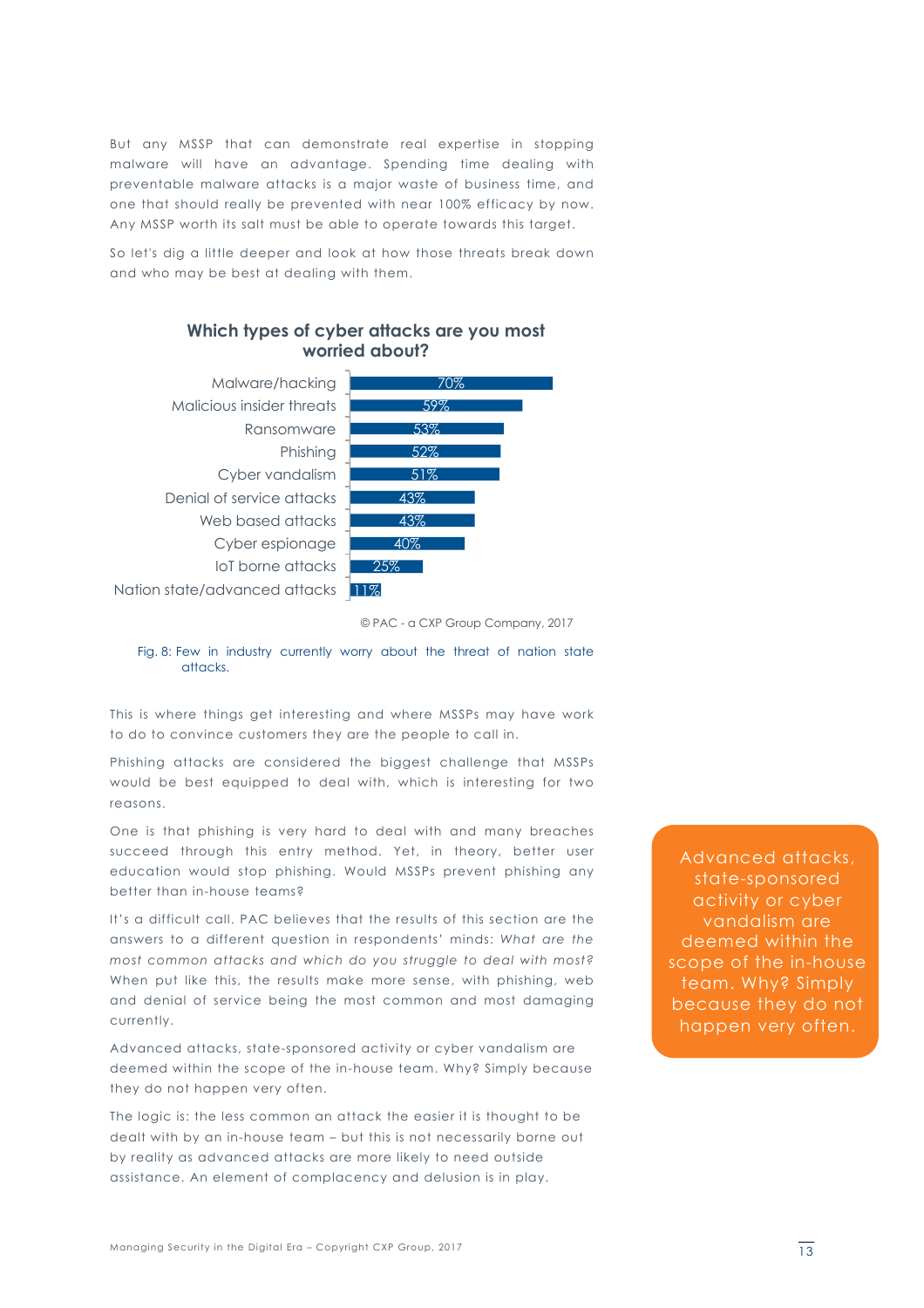

## WHAT DO END USERS MSSP TODAY?

So far we have looked at the driving forces behind the choice of using an MSSP, such as the type and frequency of crime and of course compliance pressures. Of course, no MSSP or SITS business is going to say it is incapable of handling any of these pressures!

But what are end users expecting, what separates the men from the boys in the MSSP world? We certainly gave our respondents quite a menu of options to choose, from number of security experts right down to ease of communications.

What we were surprised at was that 69% of all respondents thought that the number of experts an MSSP can boast is a "must have", which says something about the effect the cyber skills shortage is having.

It also means there is a war between services providers to sign up the available talent, and prove they have the best.

The people doing the best out of this, of course, are those talented individuals who have the credentials and qualifications to get the best salaries and rewards. However, the shortage is affecting the compliance market too.

And end users are expecting more than just a knowledge of ISO 27001 – they expect soft skills such as excellent business communications skills, crisis management and delegation.

The second surprise was the desire that an MSSP have a global footprint – which will be a blow to smaller or more specialist security services players – but by looking at the vertical split we can see that the importance changes somewhat.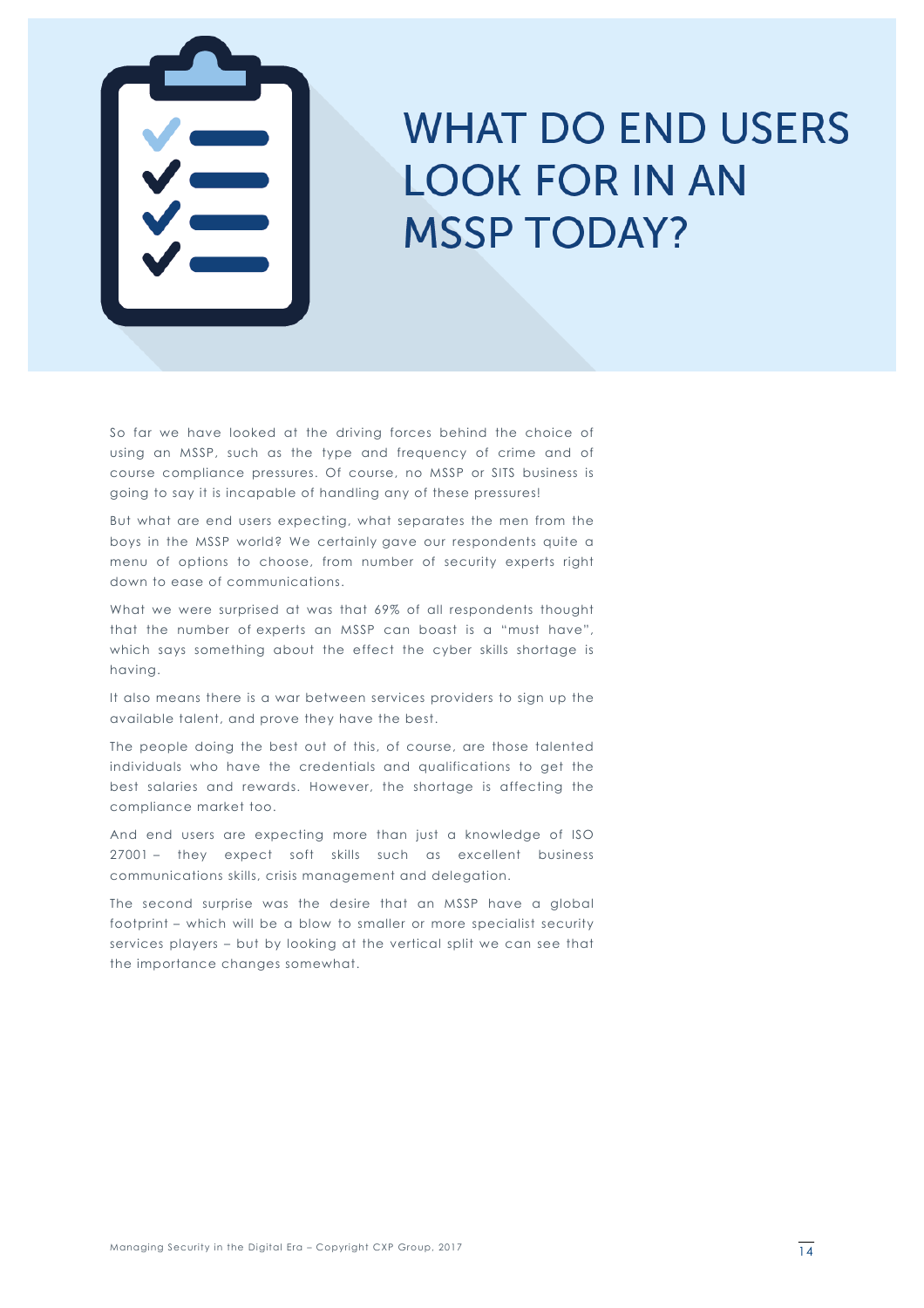

© PAC - a CXP Group Company, 2017

#### Fig. 9: Worries about consumer data has prompted a more local approach to managed security.

Local pressures are beginning to come into play in the form of compliance and pressure from consumers for their data to be better protected, especially in key EU markets such as France and Germany. Simply put, companies are expected to be fully responsible with data inter care, and that means that they are demanding geographic standards from their MSSP.

PAC believes this is the reason why 62% of all respondents see it as a must-have for the MSSP to be a local business, while another 31% want it to be at least a local subsidiary of a global footprint.

But, of course, this is slightly disconnected from their previous assertion that it should have a global footprint. Maybe there is hope for the smaller players after all.

They were more emphatic when it came to the location of the MSSP SOC – 63% want a local SOC while 23% wanted a non-US located SOC.

More bad news for smaller and specialist MSSPs. Security software providers are overwhelmingly preferred to pure plays, with general IT services players in the middle, while 6% trusted a global provider to meet their expectations and requirements.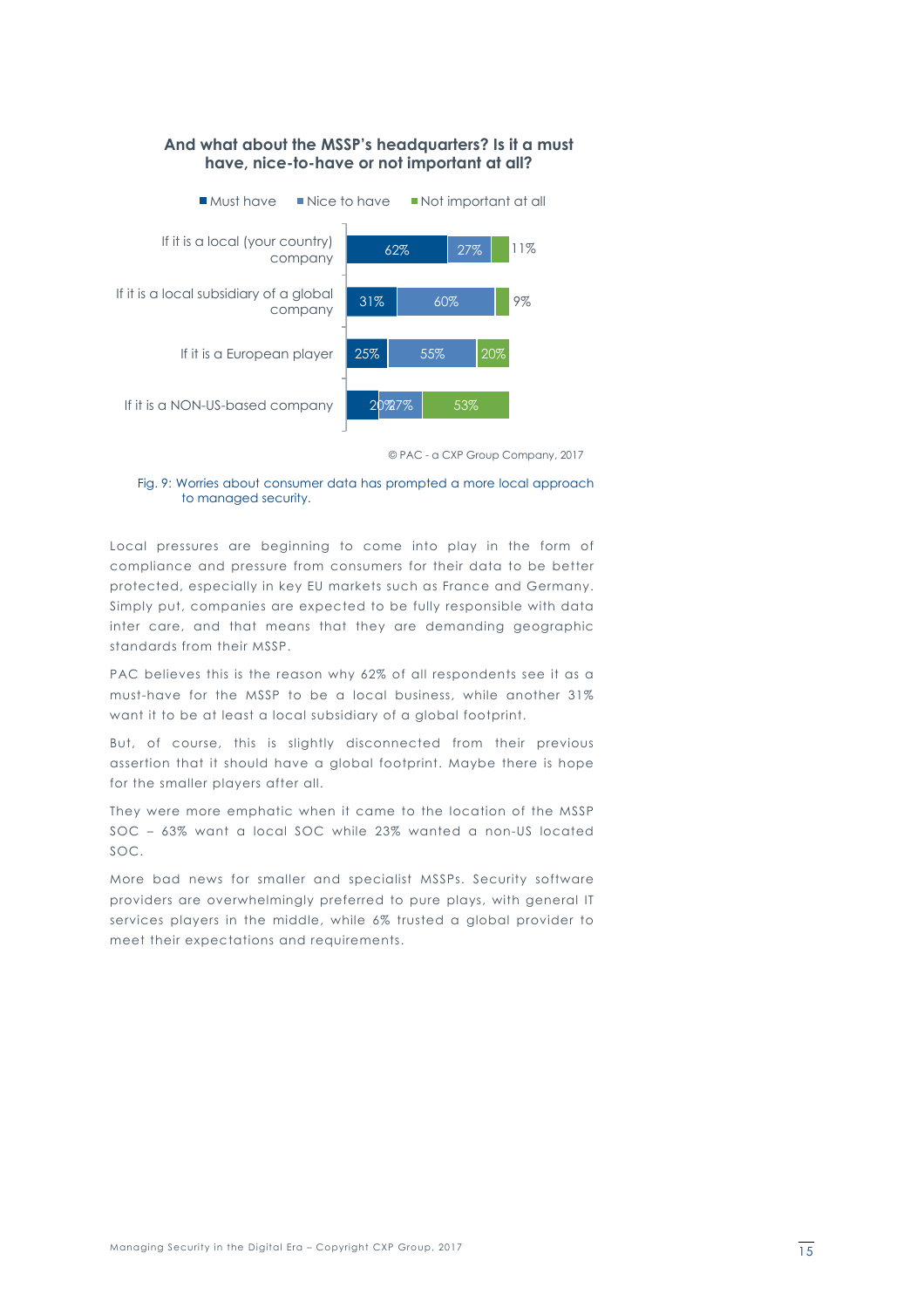#### **What parts of your security operations do/would you expect to outsource completely, some or none to an MSSP?**



Fig. 10: Proactive approaches to security are gaining traction and incident management seen as essential.

We are not sure whether that is simply playing safe or that the smaller more specialist MSSPs have not got their message across yet. Either way there could be opportunities below the security software giants once GDPR gets underway, as this will need skills more commonly found within the Big Four accountancy firms, and local boutique security consultants who are software agnostic.

#### **What areas would they outsource?**

The picture here shows that end users are looking to the big players to offer expertise in areas which they do not necessarily have and are not always well equipped to deal with such as the SIEM, security response and forensics functions mentioned by survey respondents.

Fewer are looking to completely outsource commodity functions such as AV and firewalling, suggesting that the organisations are not able to find the skills and resources in-house to fight advanced threats.

The fact that more would want to deal with GRC in-house than completely outsource it is a worry and suggests again that European organisations are simply not aware of the implications and their responsibilities when it comes to GDPR**.**

However, when asked what concerns they have about using an MSSP, 61% said lack of visibility of data, but that is in all likelihood an expressed concern rather than an awareness of what lack of visibility might mean in terms of not meeting the basic requirements of GDPR.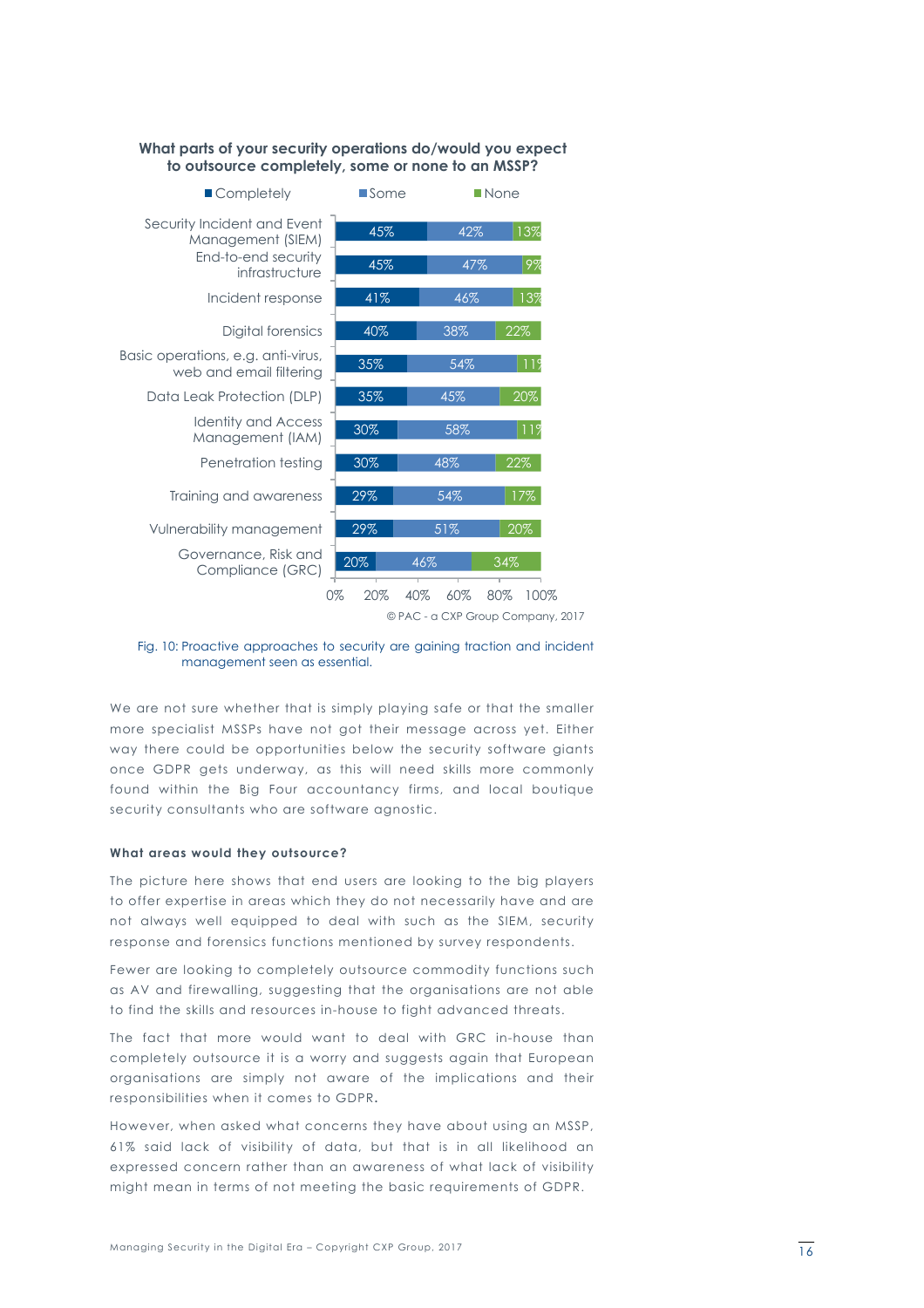



© PAC - a CXP Group Company, 2017

Fig. 11: Cloud is universally adopted but the security concerns have not gone away.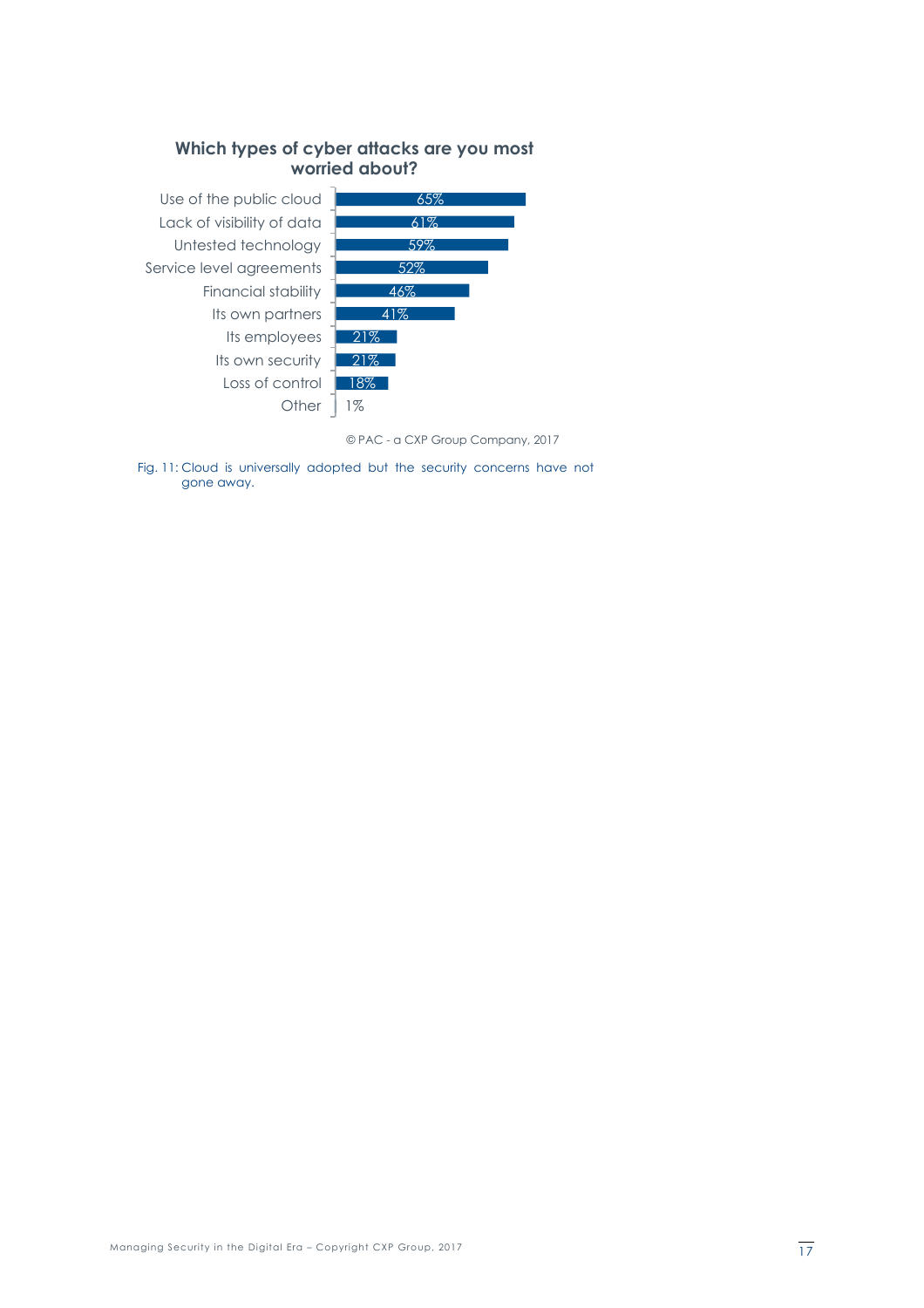### **CONCLUSIONS**

Companies across Europe are becoming more comfortable with outsourcing security, even in sectors once thought hostile to using MSSPs, such as banking. But one size does not fit all. Clients and providers need to rigorously evaluate carefully which services and how they are applied.

Compliance, and particularly the upcoming introduction of GDPR, figures low down on clients' security planning. In PAC's view, this is a significant oversight as a compliant organisation is also a more secure one. MSSPs can win by educating clients on compliance and by offering expert help, either on their own or through secondary partnerships.

Client organisations have a mixed view of the benefits that an MSSP can provide, and different parts of the organisation have different expectations. The Board looks initially to save money and is happy when this happens, whereas the security teams look for help and technology that they cannot deliver in-house.

**CONCLUSIONS** 

An MSSP is not for life, or even for a whole organisation. Businesses are taking a pick-and-mix approach, and even taking some functions back in-house. MSSPs need to be flexible in terms of outlook and delivery. In an age of pay-as-yougo cloud and SaaS, they need to be agile enough to react to more frequent policy changes and new threats.

Clients remain more trusting of larger IT services providers and traditional security software houses in their choice of MSSP. Smaller and bespoke players need not give up, however. As the demands of GDPR and advanced threats increase, clients may well look to more specialist providers, especially if they take a pick-and-mix approach.



The on-going cyber security skills shortage is such that competition for security talent will put MSSPs at loggerheads with each other, as well as client companies. MSSPs will be under pressure to raise salary expectations while remaining competitive. In this situation, the client is likely to feel the benefit.



Clients remain more concerned about conventional cyber threats such as phishing and malware and express a level of complacency with regards to nation-state or advanced attacks. MSSPs, however, should not take this as a reason not to offer advanced protection. Advanced techniques are trickling down the cyber eco system rapidly.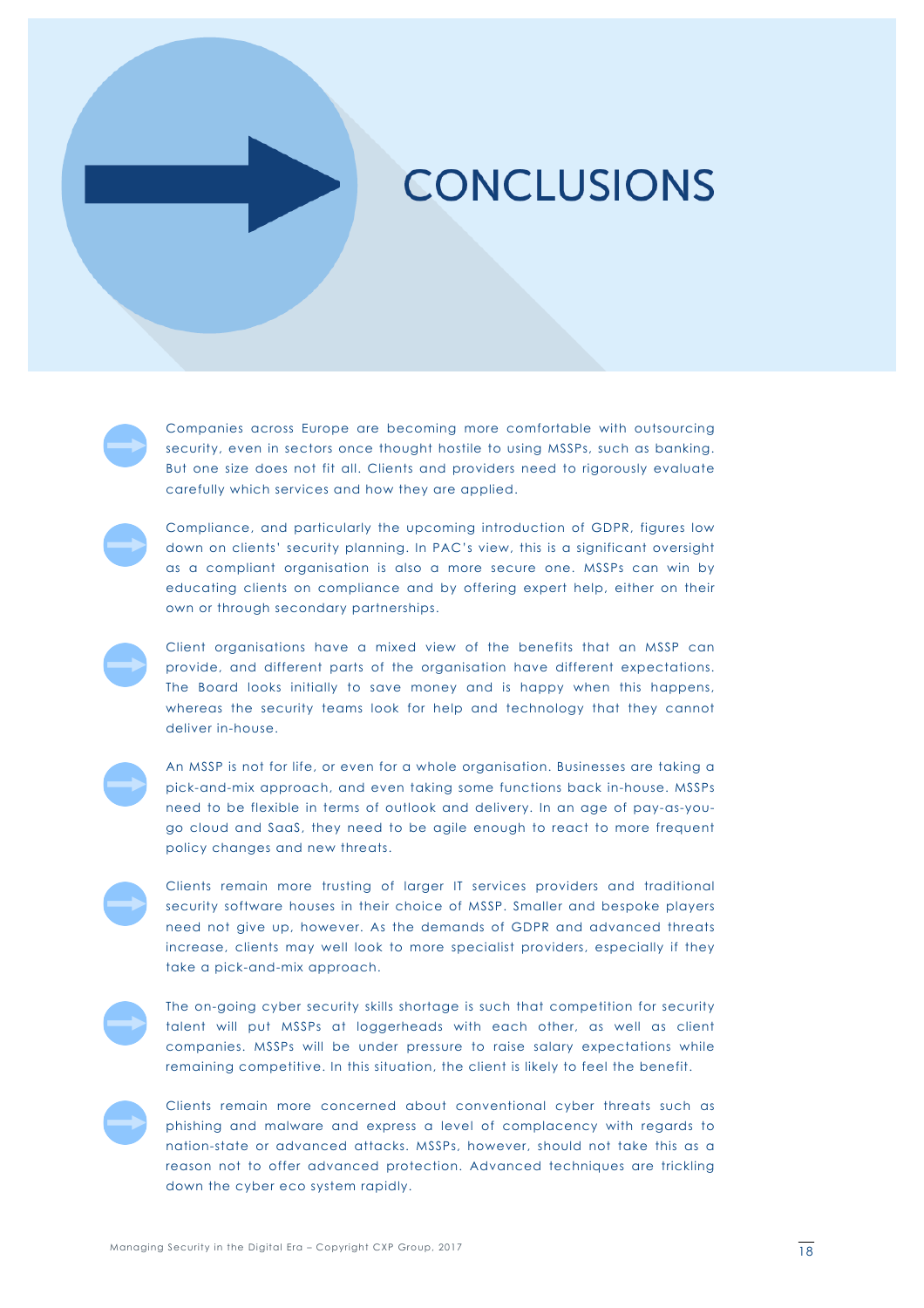

The survey was conducted during February 2017 in the following countries: UK France, Germany, Nordics, Ireland and Netherlands. The field research questioned 200 senior IT and security job holders across manufacturing, retail, transport and services sectors.

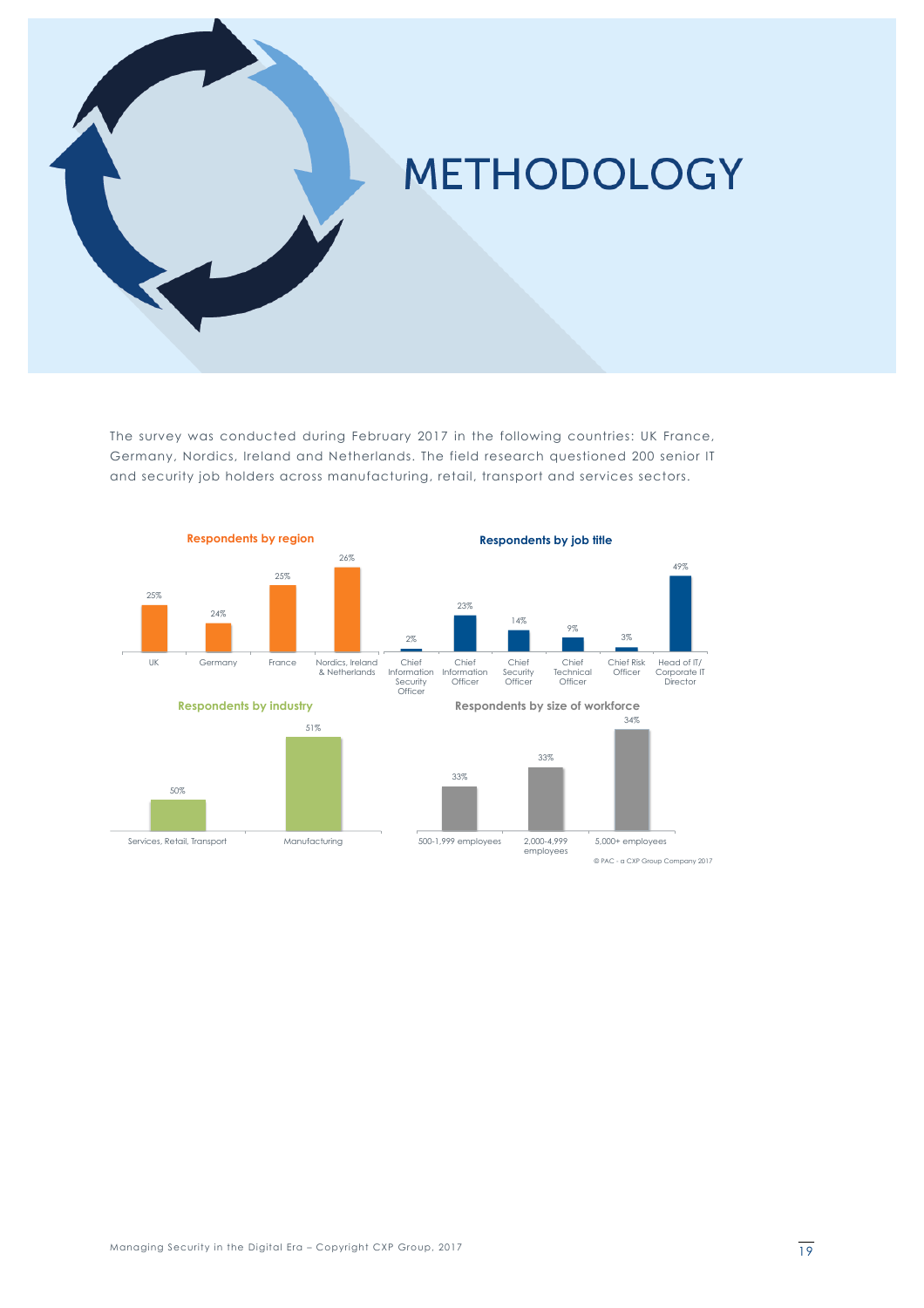#### **ABOUT COMPUTACENTER GOLD GOLD SPONSOR**

Computacenter is Europe's leading independent provider of IT infrastructure services. To help our customers maximise the value of IT to their businesses, we offer services and solutions at every stage of infrastructure investment.

Our ambition is to enable our customers, their businesses and their users by Making Digital Work. We do this by advising on IT strategy, supplying and implementing the most appropriate technology from a wide range of leading vendors and then managing it, as well as operating the appropriate IT services and support, on our customer's behalf. At every stage we help our customers to minimise the cost and maximise the business value of their IT expenditure.

Our corporate and government clients are served by offices across the UK, Germany, France, the Benelux countries, Spain and South Africa. We also serve our customers' global requirements through our extensive partner network.

**For more information, please visit:**

https://www.computacenter.com/uk/it-agenda/security

https://www.computacenter.com/uk/services-solutions/security



#### **Contact**

Email: communications.germany@computacenter.com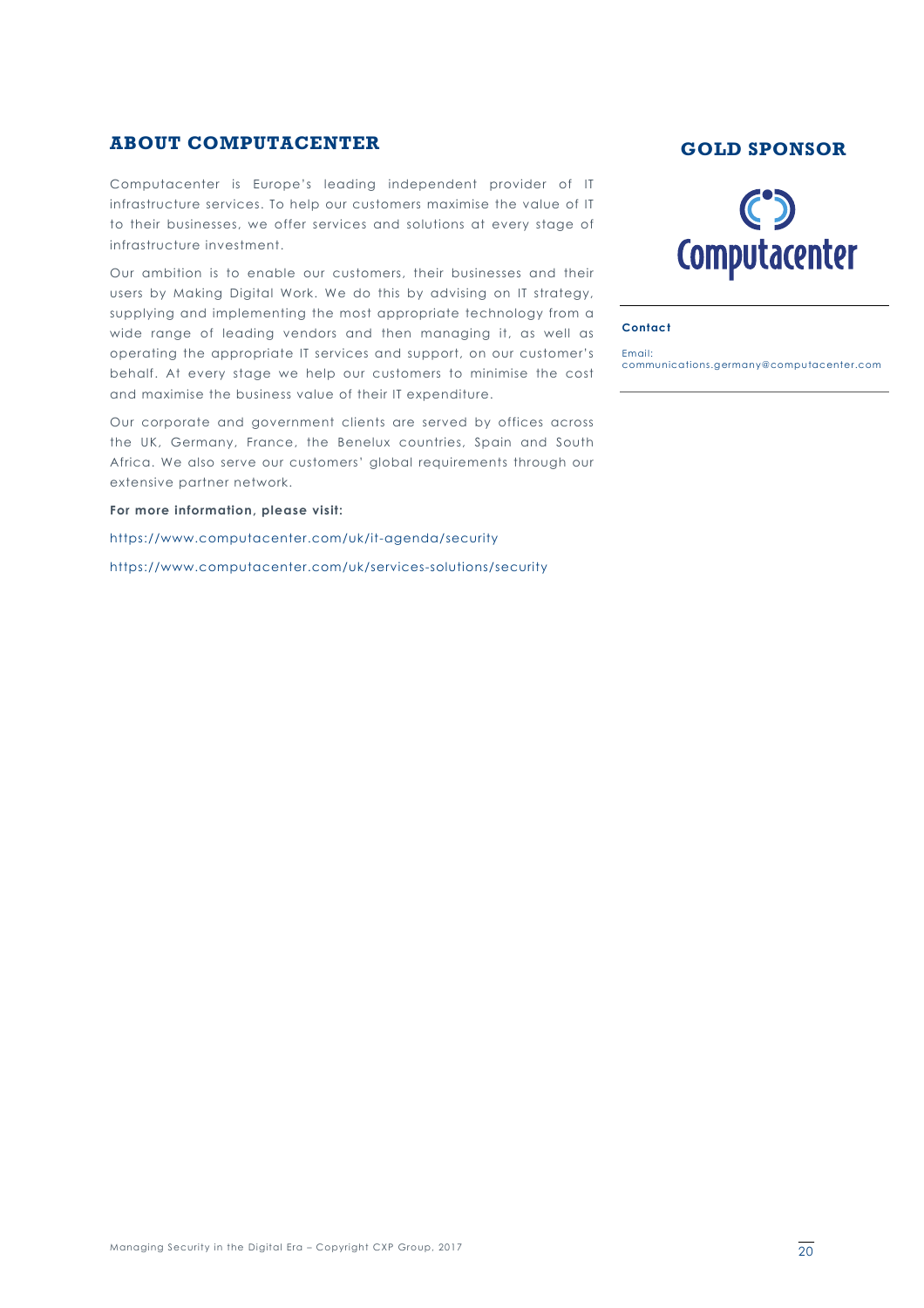#### **ABOUT PAC**

Founded in 1976, Pierre Audoin Consultants (PAC) is part of CXP Group, the leading independent European research and consulting firm for the software, IT services and digital transformation industry.

CXP Group offers its customers comprehensive support services for the evaluation, selection and optimization of their software solutions and for the evaluation and selection of IT services providers, and accompanies them in optimizing their sourcing and investment strategies. As such, CXP Group supports ICT decision makers in their digital transformation journey.

Further, CXP Group assists software and IT services providers in optimizing their strategies and go-to-market approaches with quantitative and qualitative analyses as well as consulting services. Public organizations and institutions equally base the development of their IT policies on our reports.

Capitalizing on 40 years of experience, based in 8 countries (with 17 offices worldwide) and with 140 employees, CXP Group provides its expertise every year to more than 1,500 ICT decision makers and the operational divisions of large enterprises as well as mid-market companies and their providers. CXP Group consists of three branches: Le CXP, BARC (Business Application Research Center) and Pierre Audoin Consultants (PAC).

For more information please visit: www.pac-online.com

PAC's latest news: www.pac-online.com/blog

Follow us on Twitter: @CXPgroup



PAC - CXP Group 15 Bowling Green Lane EC1R 0BD London United Kingdom

Phone: +44 207 251 2810 Fax: +44 207 490 7335

info-uk@pac-online.com www.pac-online.com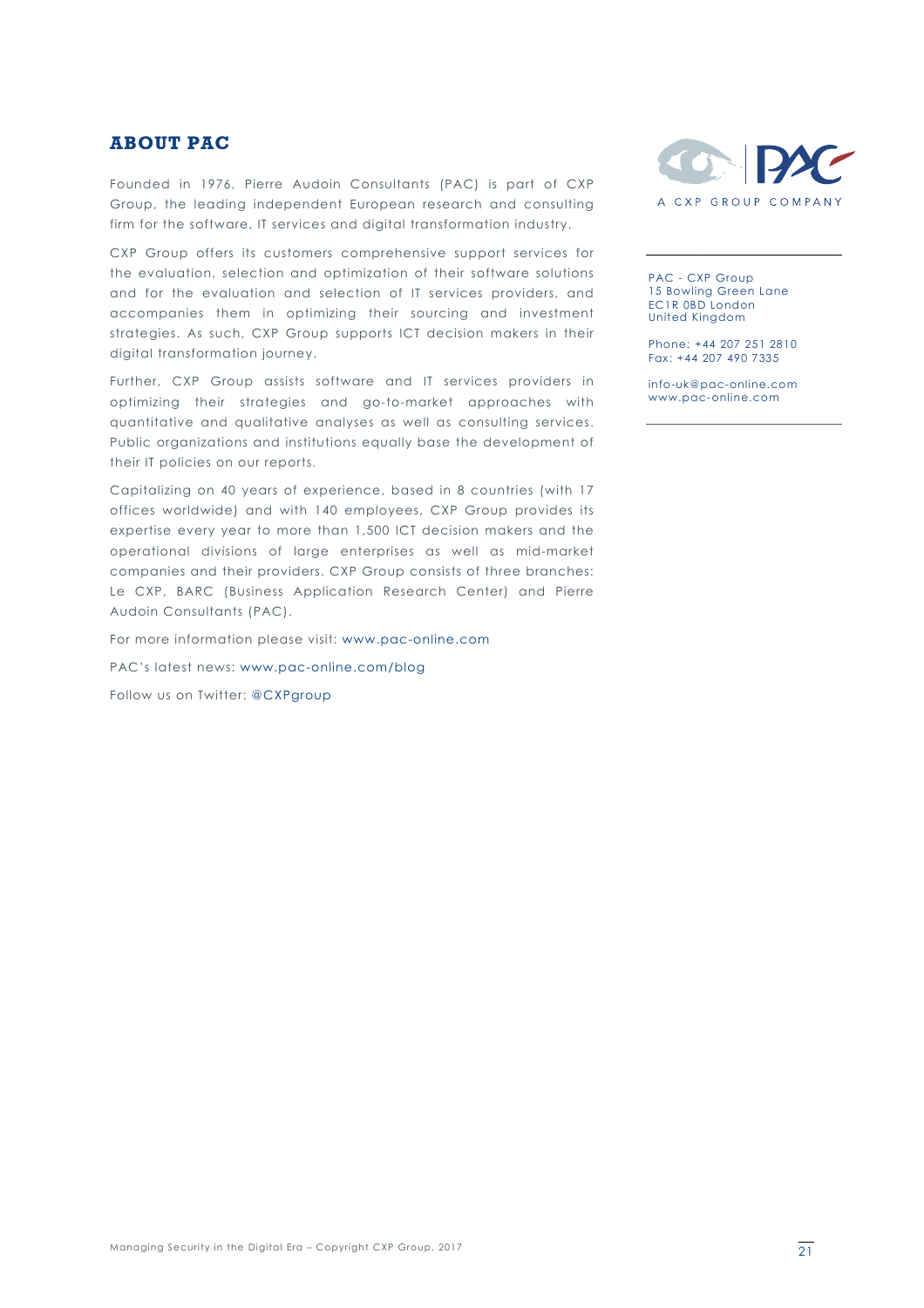#### **DISCLAIMER, USAGE RIGHTS, INDEPENDENCE AND DATA PROTECTION**

The creation and distribution of this study was supported by Computacenter.

For more information, please visit www.pac-online.com.

#### **Disclaimer**

The contents of this study were compiled with the greatest possible care. However, no liability for their accuracy can be assumed. Analyses and evaluations reflect the state of our knowledge in March 2017 and may change at any time. This applies in particular, but not exclusively, to statements made about the future. Names and designations that appear in this study may be registered trademarks.

#### **Usage rights**

This study is protected by copyright. Any reproduction or dissemination to third parties, including in part, requires the prior explicit authorization of the sponsors. The publication or dissemination of tables, graphics etc. in other publications also requires prior authorization.

#### **Independence and data protection**

This study was produced by Pierre Audoin Consultants (PAC). The sponsors had no influence over the analysis of the data and the production of the study.

The participants in the study were assured that the information they provided would be treated confidentially. No statement enables conclusions to be drawn about individual companies, and no individual survey data was passed to the sponsors or other third parties. All participants in the study were selected at random. There is no connection between the production of the study and any commercial relationship between the respondents and the sponsors of this study.